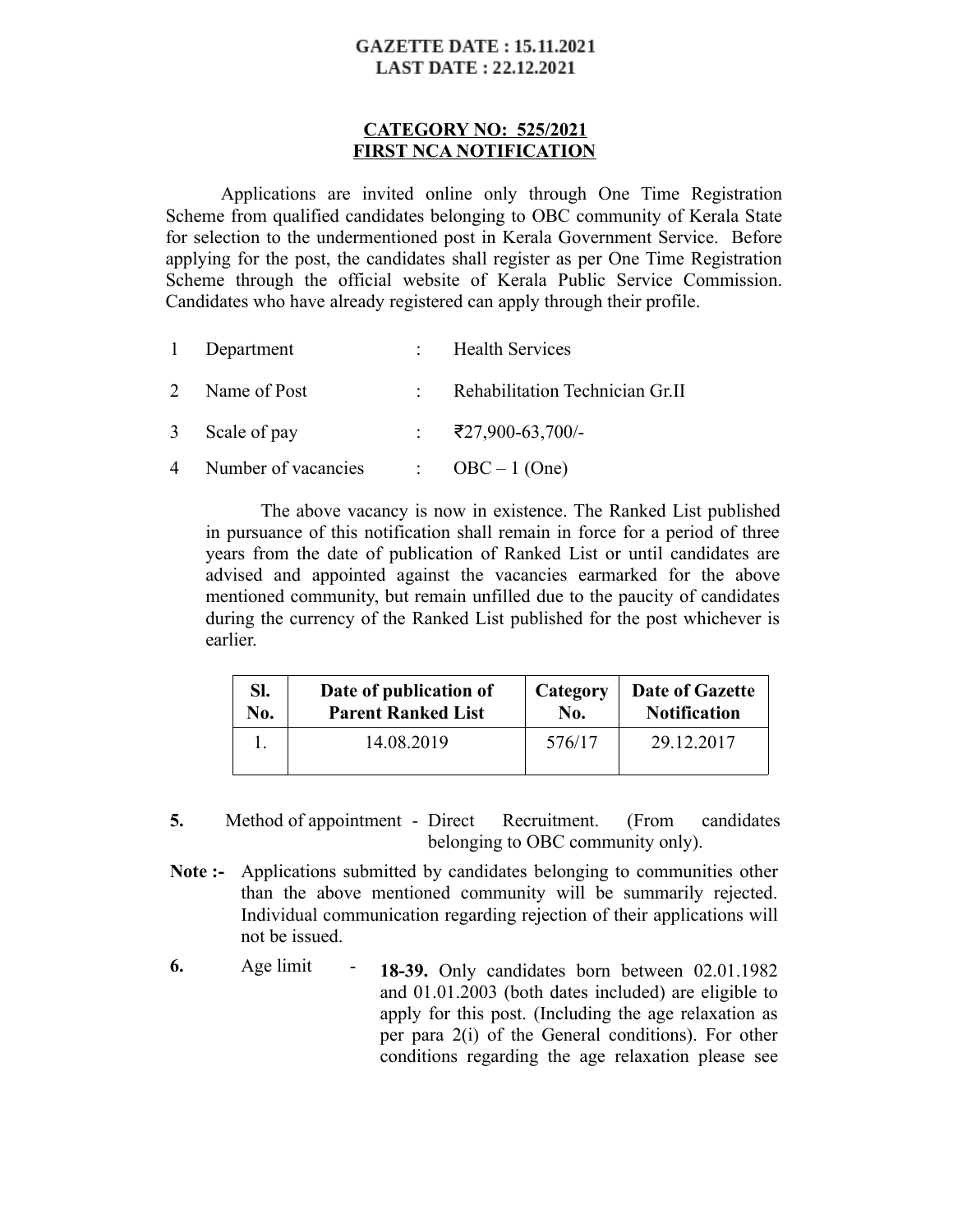# **7. Qualifications** -

A) General Pass in Plus two or equivalent. B) Technical

**1.** Degree in Prosthetics and Orthotics recognized by the Rehabilitation Council of India

Or

**2.** (i)Diploma in Prosthetics and Orthotics recognized by the Rehabilitation Council of India.

(ii) One year experience in Prosthetics / Orthotics from Central or State Government Service or Public Sector undertaking or Registered Private Sector undertaking.

In the absence of  $(1)$  and  $(2)$ 

**3.** (i) Certificate in Prosthetics and Orthotics recognized by the Rehabilitation Council of India.

(ii) Two years experience in Prosthetics / Orthotics from Central or State Government Service or Public Sector undertaking or Registered Private Sector undertaking.

**4.** Should have registration in the Rehabilitation Council of India.

Note : 1. Rule 10 a(ii) of part II of KS&SSR is applicable.

2. Candidates who claim equivalent qualification instead of qualification mentioned in the notification shall produce the relevant Government Order to prove the equivalency at the time of verification, then only such qualification shall be treated as equivalent to the prescribed qualification concerned.

3. In the case of difference in original Caste/Community claimed in the application and that entered in SSLC book, the candidate shall produce a Gazette notification in this regard, along with Non Creamy Layer Certificate / Community Certificate at the time of certificate verification.

4. Candidates who claim qualification (2) or (3) should obtain experience certificate in the format given in Annexure itself and enter details regarding experience (certificate number, date, name of post, period, issuing authority, name of institution etc) and upload scanned image of the same/declaration (in the case of candidates who have possessed the required experience but have not obtained the experience certificate due to prevailing pandemic situation restrictions) in the profile to make submission of application possible. Candidates should produce the certificate as and when asked for the same by the Commission.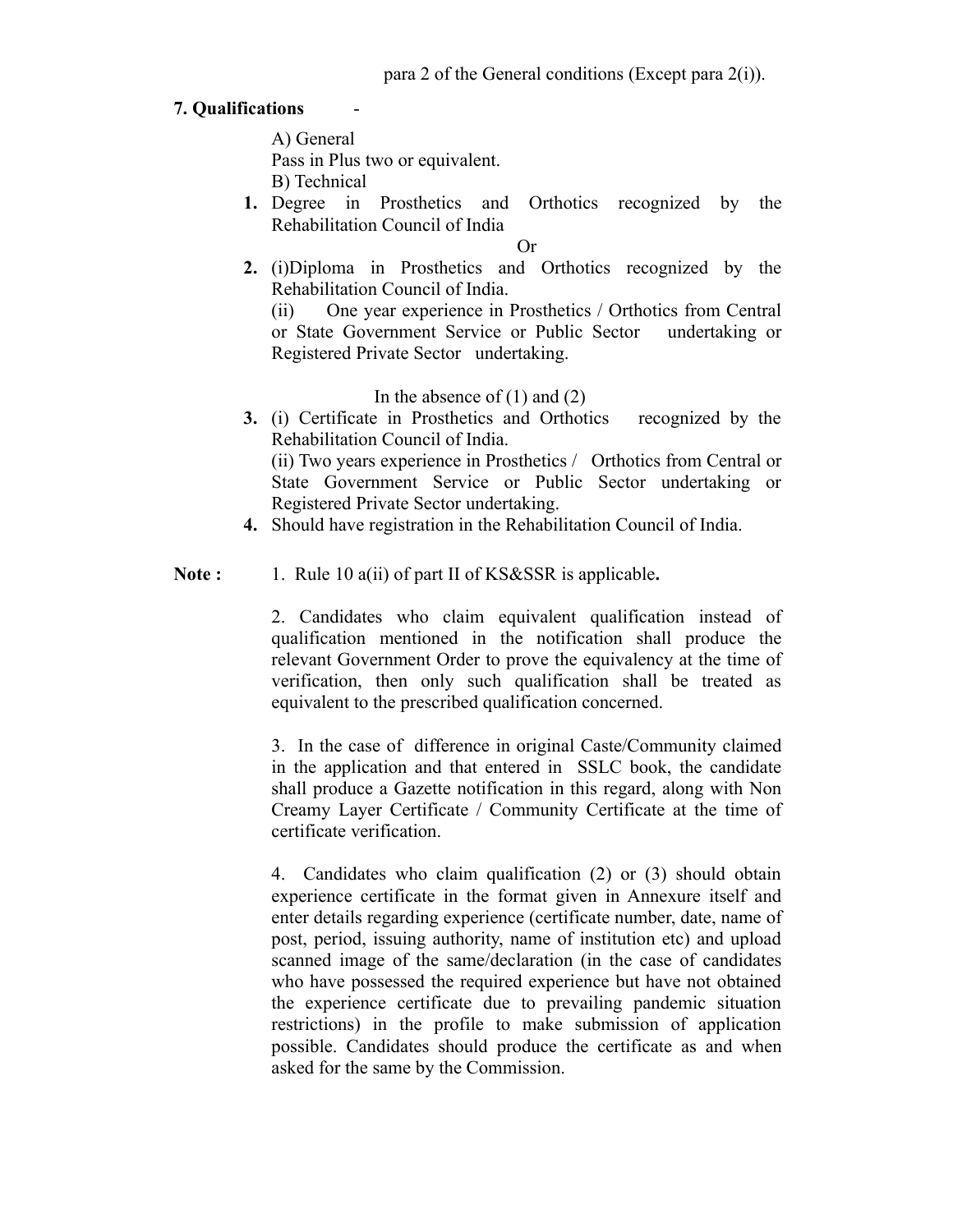#### **ANNEXURE**

#### **CERTIFICATE OF EXPERIENCE**

| Name of firm (Company/Corporation/         |  |
|--------------------------------------------|--|
| Govt. Dept./Co-operative Institution etc). |  |

Registration No. (SSI Registration or any : other Registration Number) With date of Registration

Authority from where Registration : obtained

Issued to (here enter name and address) Sri/Smt …............................................................................................................... ..................................This is to certify that the above mentioned person has worked/has been working/is working in this Institution as …................(here enter the name of post holding or held and the nature of assignment ie. Regular worker/ Temporary worker/paid Apprentice/Trainee/Casual Labourer etc.) on Rs.............................per day per mensem for a period of ….......years..................months................days from..........................to …....................

 **Dated Signature, Name and Place : Designation of the issuing Authority Date : with Name of Institution**

 **(Office Seal)**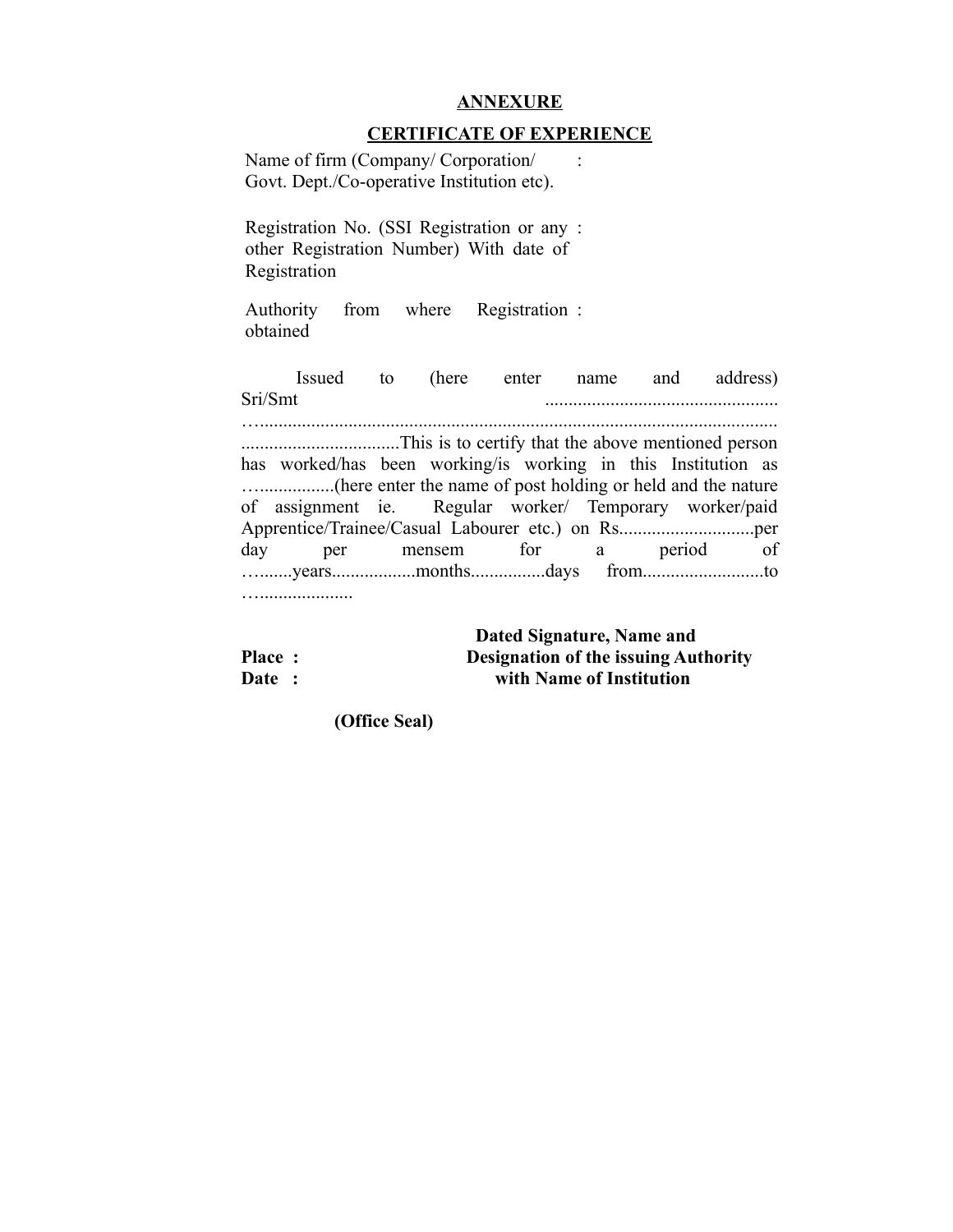#### **DECLARATION**

Certified that Sri/Smt............................................................ mentioned in the above Experience Certificate has actually worked/is working as...................................................(Specify nature of employment)in the above institution during the period from..............................to.............................as per the entry in the Register............................(Name of Register to be specified) mentioned by the employer as per the provision of the …............................................Act (Name of the Act/Rules to be specified).

Also certified that I am the Authorised Officer to inspect the registers kept by the employer as per the provisions of the …............................Act/Rules of the State/Central Government.

### **Signature with date Name of Attesting Officer with Designation and**  Place: **Name of Office who is the notified enforcement officer** Date: **as per Act and Rules.**

## **(Office Seal)**

**NB:** The veracity of the experience certificate will be subjected to scrutiny and legal actions will be initiated against those who issue or produce bogus certificate.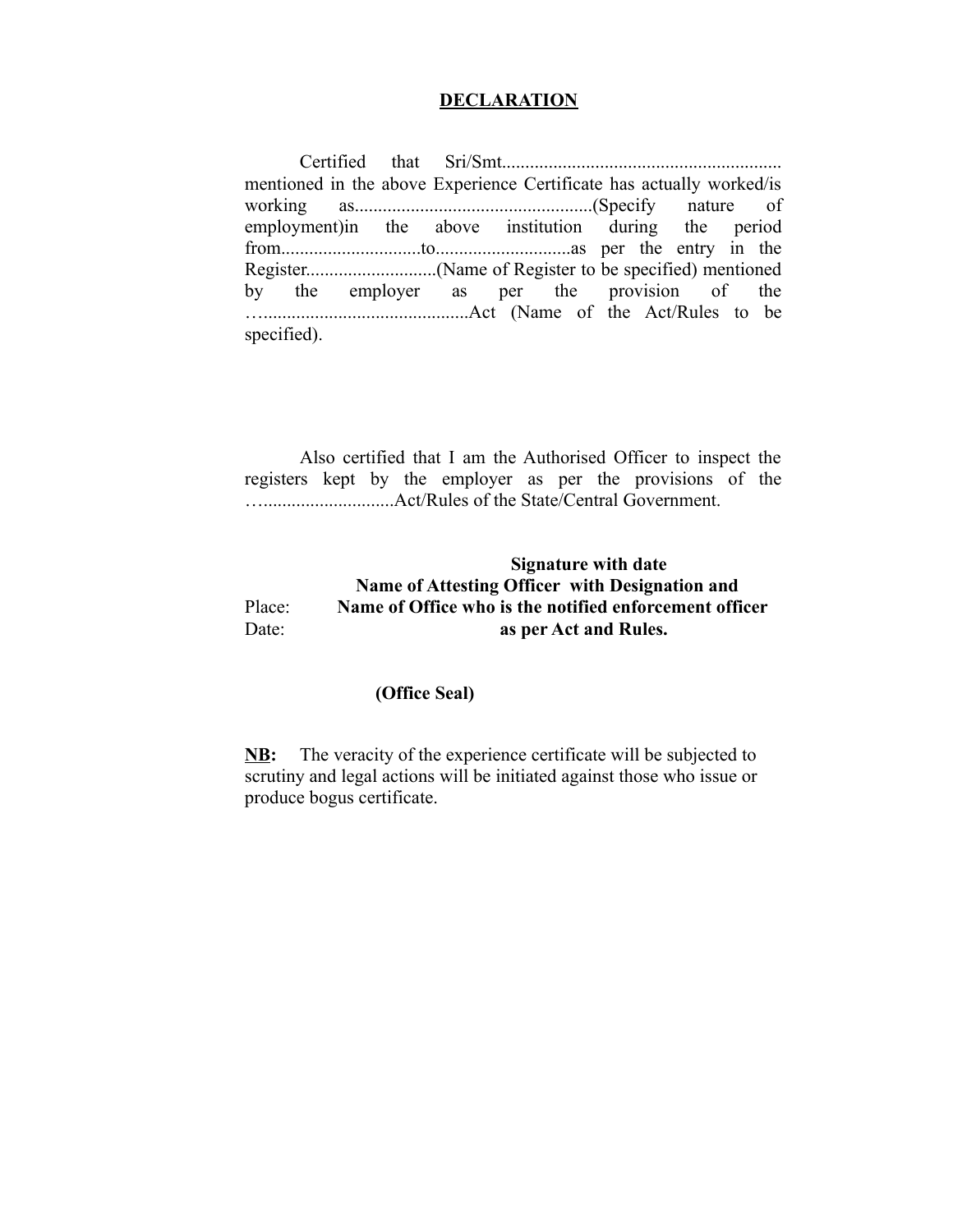# **DECLARATION FOR THOSE WHO COULD NOT OBTAIN EXPERIENCE CERTIFICATE**

I Sri/Smt (here enter name and address) …............................................................................................................... ...................................................certify that I have worked/have been working/is working in (here enter name of institution / company / corporation / Govt. Department / Co-operative institution etc.) as …................(here enter the name of post holding or held ie. Regular worker/ Temporary worker/Paid Apprentice/Trainee/Casual Labourer etc.) on Rs.............................per day/per mensem for a period of ….......years..................months................days from…….........to ….......................I will produce the prescribed experience certificate as and when called for by the Commission.

| Place: |                               |
|--------|-------------------------------|
| Date : | <b>Signature of Candidate</b> |

**8 Probation :** Every person appointed to this post shall, from the date on which he/she joins duty, be on probation for a total period of two years of duty within a continuous period of three years.

#### **9 Mode of submitting Application:-**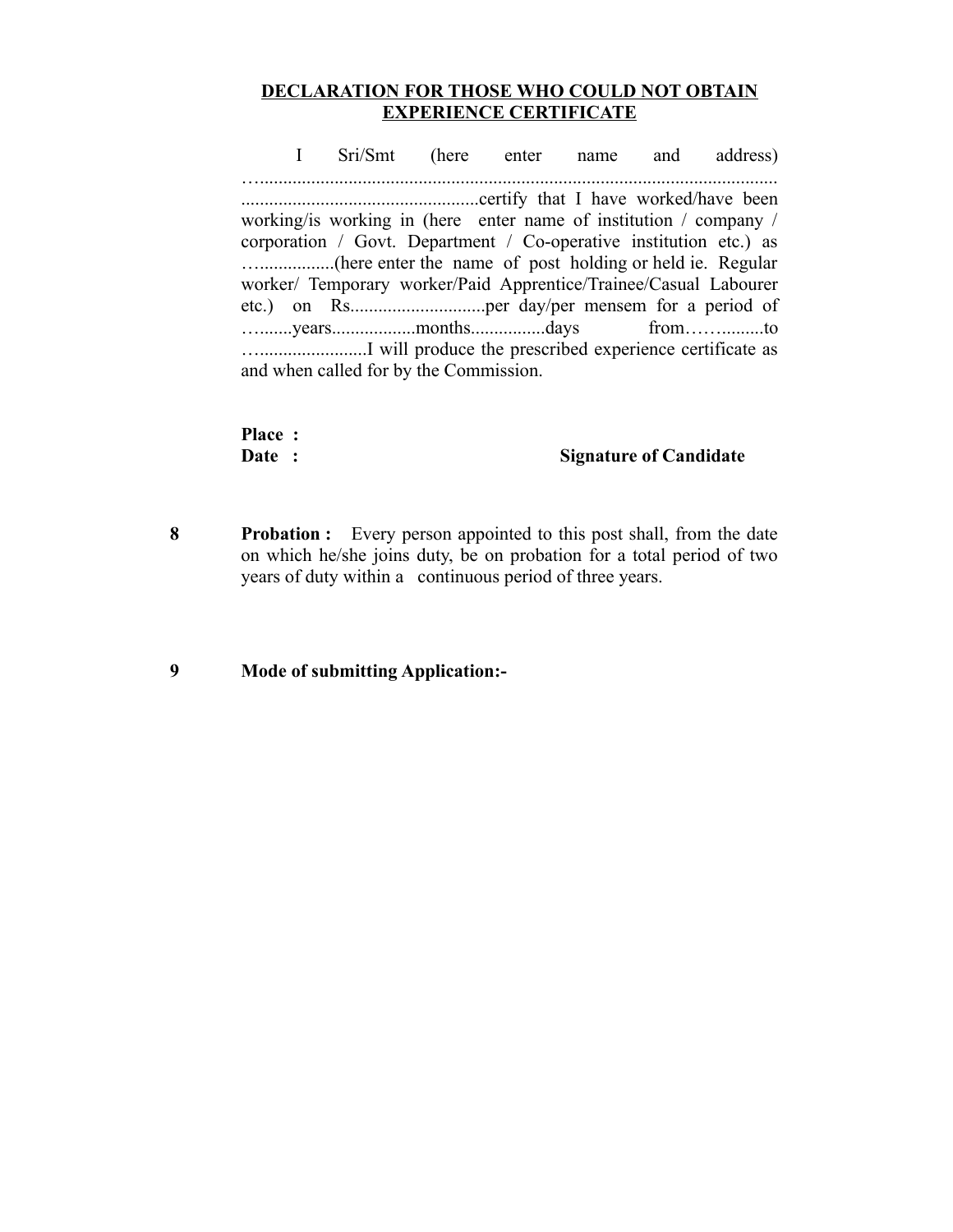- (a) Candidates must register as per 'ONE TIME REGISTRATION' with the Official Website of Kerala Public Service Commission [www.keralapsc.gov.in](http://www.kerealapsc.gov.in/) before applying for the post. Candidates who have registered can apply by logging in to their profile using their User-ID and password. Candidates must click on the **'Apply Now'** button of the respective posts in the Notification Link to apply for the post. The photograph uploaded should be one taken after 31.12.2011. Name of the candidate and the date of photograph taken should be printed legibly at the bottom portion. The photograph once uploaded meeting all requirements shall be valid for 10 years from the date of uploading. There is no change in other instructions regarding the uploading of photographs. No application fee is required. Candidates are responsible for the correctness of the personal information and secrecy of password. Before the final submission of the application on the profile candidates must ensure correctness of the information in their profile. They must quote the User-ID for further communication with the Commission. Application submitted is provisional and cannot be deleted or altered after submission. **Candidates are advised to keep a printout or soft copy of the online application for future reference. Candidates can take the print out of the application by clicking on the link `My applications' in their profile. All correspondence with the Commission, regarding the application should be accompanied with the print out of the application.** The application will be summarily rejected if non-compliance with the notification is found in due course of processing. Original Documents to prove qualification, experience, age, Community etc. have to be produced as and when called for.
- (b) If a Written/OMR/Online Test is conducted as part of this selection, candidates shall submit a confirmation for writing the examination through their One Time Registration profile. Such candidates alone can generate and download the Admission Tickets in the last 15 days till the date of Test. The applications of candidates who do not submit confirmation within the stipulated period, will be rejected absolutely. The periods regarding the submission of confirmation and the availability of Admission Tickets will be published in the Examination Calendar itself. Information in this regard will be given to the candidates in their respective profiles and in the mobile phone number registered in it.